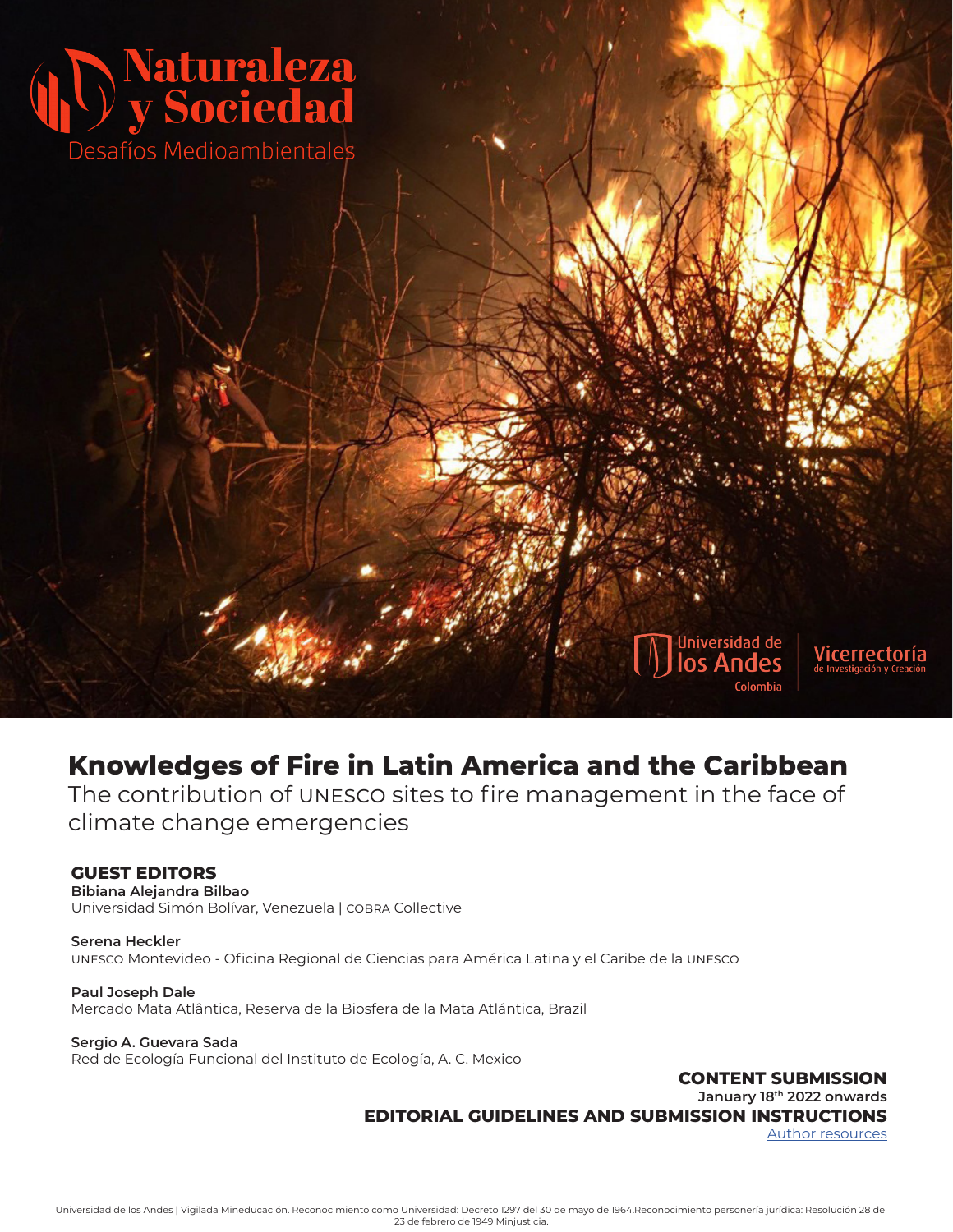*Naturaleza y Sociedad. Desafíos Medioambientales* invites the academic community and all interested authors to submit contents for its special issue

## **KNOWLEDGES OF FIRE IN LATIN AMERICA AND THE CARIBBEAN**

#### **The contribution of unesco sites to fire management in the face of climate change emergency**

## **GUEST EDITORS**

- ◊ Bibiana Alejandra Bilbao (Universidad Simón Bolívar, Venezuela | COBRA Collective | landmarc: Land Use based Mitigation for Resilient Climate Pathways – Horizonte 2020, European Union)
- ◊ Serena Heckler (unesco Montevideo unesco Regional Office of Sciences for Latin America and the Caribbean)
- ◊ Paul Joseph Dale (Mata Atlântica Market, Atlantic Forest Biosphere Reserve, Brazil)
- ◊ Sergio A. Guevara Sada (Red de Ecología Funcional del Instituto de Ecología, A.C. Mexico)

## **CONTENT SUBMISSION**

January 18<sup>th</sup> 2022 onwards

## **EDITORIAL GUIDELINES AND SUBMISSION INSTRUCTIONS**

[Author resources](https://revistas.uniandes.edu.co/for-authors/nys/article-prep)

#### **OBJECTIVE**

This thematic issue aims to present research analyses and innovative tools on integrated fire management in the context of climate change in unesco sites in Latin America and the Caribbean. We invite all interested authors, including representatives of indigenous peoples and local communities, to submit their contributions on the relationship between wildfires and climate change and land use changes, innovative tools available for fire monitoring and forecasting, as well as examples of good fire management practices in emergency situations, indigenous and local fire use and management, integrated fire management, economics, and fire mitigation and adaptation measures in unesco sites in Latin America and the Caribbean.

Naturaleza y Sociedad. Desafíos Medioambientales's *thematic issues include research articles; other content types aimed for a wider audience are published in Dialogues section. The guest editors and the editorial team will define the section of the journal in which approved manuscripts for publication will be included.*

## **KEY DESCRIPTORS**

Wildfire and society, wildfire and culture, integrated fire management, landscape resilience to fire, unesco sites, Latin America and the Caribbean

## **THEORETICAL FRAMEWORK**

The Latin American and Caribbean region currently suffers one of the highest incidences of wildfires globally. This is a great paradox, considering that Latin America and the Caribbean is a region rich in fire management traditions and knowledges, in one of the most culturally, biologically, and geologically diverse continents in the world.

The Ibero-American Network of Climate Change Offices (RIOCC, for its acronym in Spanish) report on wildfires has identified divergent patterns of wildfire incidence over the last decades across the region; nevertheless, the reasons for these trends are still debated. Among the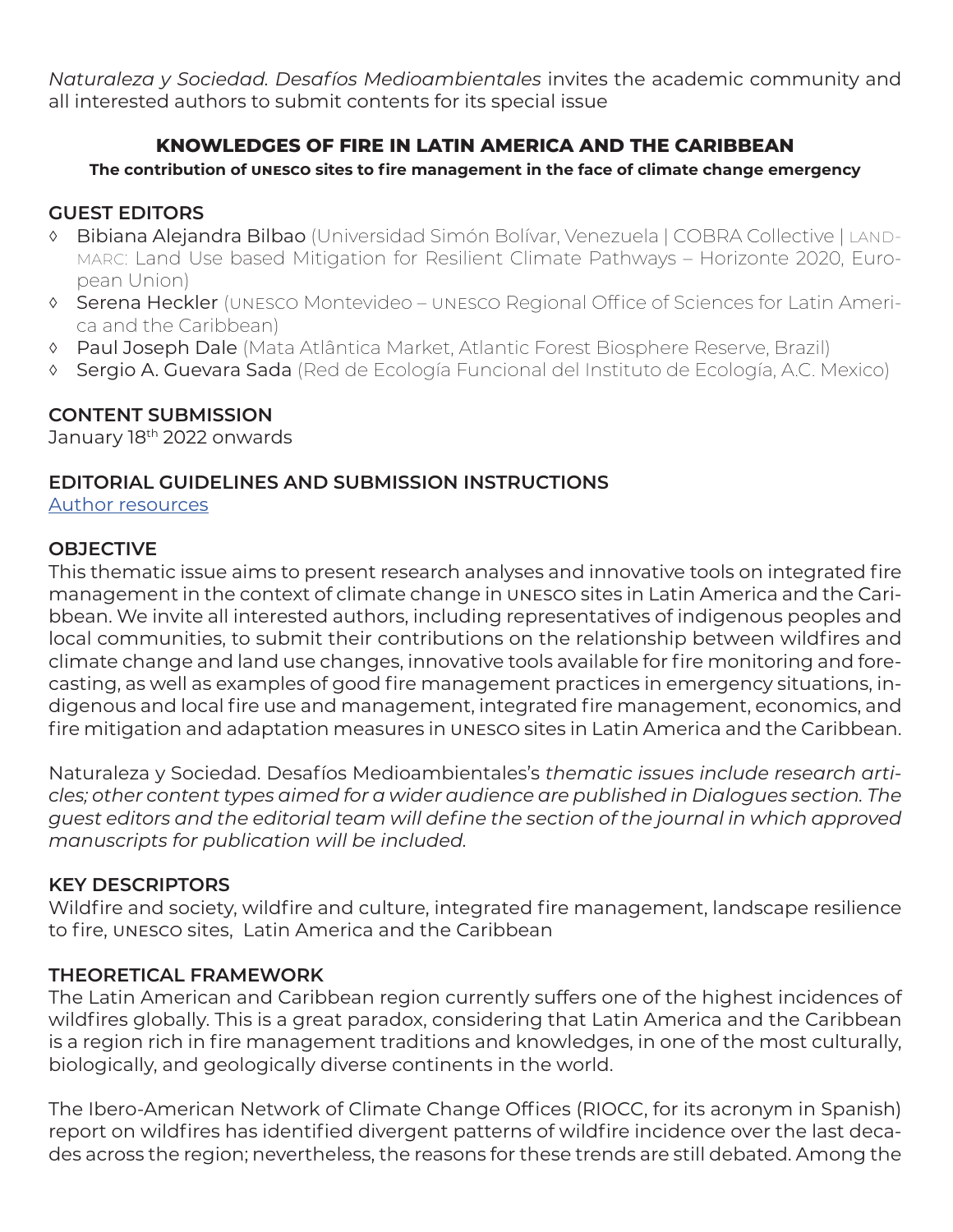factors that explain different patterns of wildfires in the Americas are the expansion of the agricultural and livestock frontier, deforestation, and climate change-related effects. Another conclusion of the riocc report is that wildfire monitoring and follow-up is still insufficient at the regional level and fire management is restricted, in most cases, to wildfire suppression and firefighting, which has a limited reach, in addition to exposing firefighters and the population to highly dangerous situations. New paradigms based on fire management are emerging in the region. Although still very incipient and at a very local scale, these fire management plans propose an integrated view of wildfire management, with the participation and knowledge of Indigenous peoples and local communities, including Afro-descendants, as well as technicians and scientists.

The unesco Biosphere Reserves, as well as natural and mixed World Heritage Sites and Global Geoparks, which represent the 190 unesco sites in Latin America and the Caribbean, cover an area of more than 3.25 million square kilometers and are home to more than 104 million people in 25 countries in the region. More importantly, they are managed by local, national, and international networks of multisectoral and multidisciplinary experts who collaborate to address the major socio-environmental problems of our time. In short, the unesco sites are observatories dedicated to sustainable development, to the conservation of the cultural, biological, and geological diversity of the planet, while representing a transcendental point of reference on how to confront emerging threats such as global climate change.

Drawing on scientific results, good practices, lessons-learned, and innovations from across Latin America and the Caribbean, a series of webinars coordinated by unesco compiled and documented the testimonies and experiences contained in case studies from unesco sites through expert presentations and discussions focused on supporting managers to better plan, monitor, and implement integrated fire management at their sites. This thematic issue aims to present innovative research and tools on integrated fire management in the context of climate change in unesco sites in Latin America and the Caribbean by actors from multiple sectors, including researchers, unesco site managers, indigenous peoples, as well as local, private, and public sector communities; with a special focus on wildfire management in unesco sites that can be translated into policy design and solutions for the entire region.

## **THEMATIC STRANDS**

The occurrence of wildfires and alternatives for their management involve a wide range of topics in the field of natural and social sciences. The following are some of the key topics related to wildfires and fire management that are of interest for this special issue:

- ◊ Fire and its history in pre- and post-colonial culture and civilization in Latin America and the Caribbean (LAC).
- ◊ The causes of megafires and their impacts, wildfire climate, landscape transformation, and human alterations of the fire regime.
- ◊ Where, how, and when. What do we know about wildfires? Wildfire monitoring, observation, and early warning systems in unesco sites in lac.
- ◊ The role of wildfires and deforestation in carbon dynamics, ghg emissions, and climate change. How to break vicious circles?
- ◊ Wildfire impacts and management of the cultural, biological, and geological diversity of the sites.
- ◊ Risk reduction, adaptation, or resilience to fire? What do we still need to know? What and from whom should we learn about fire?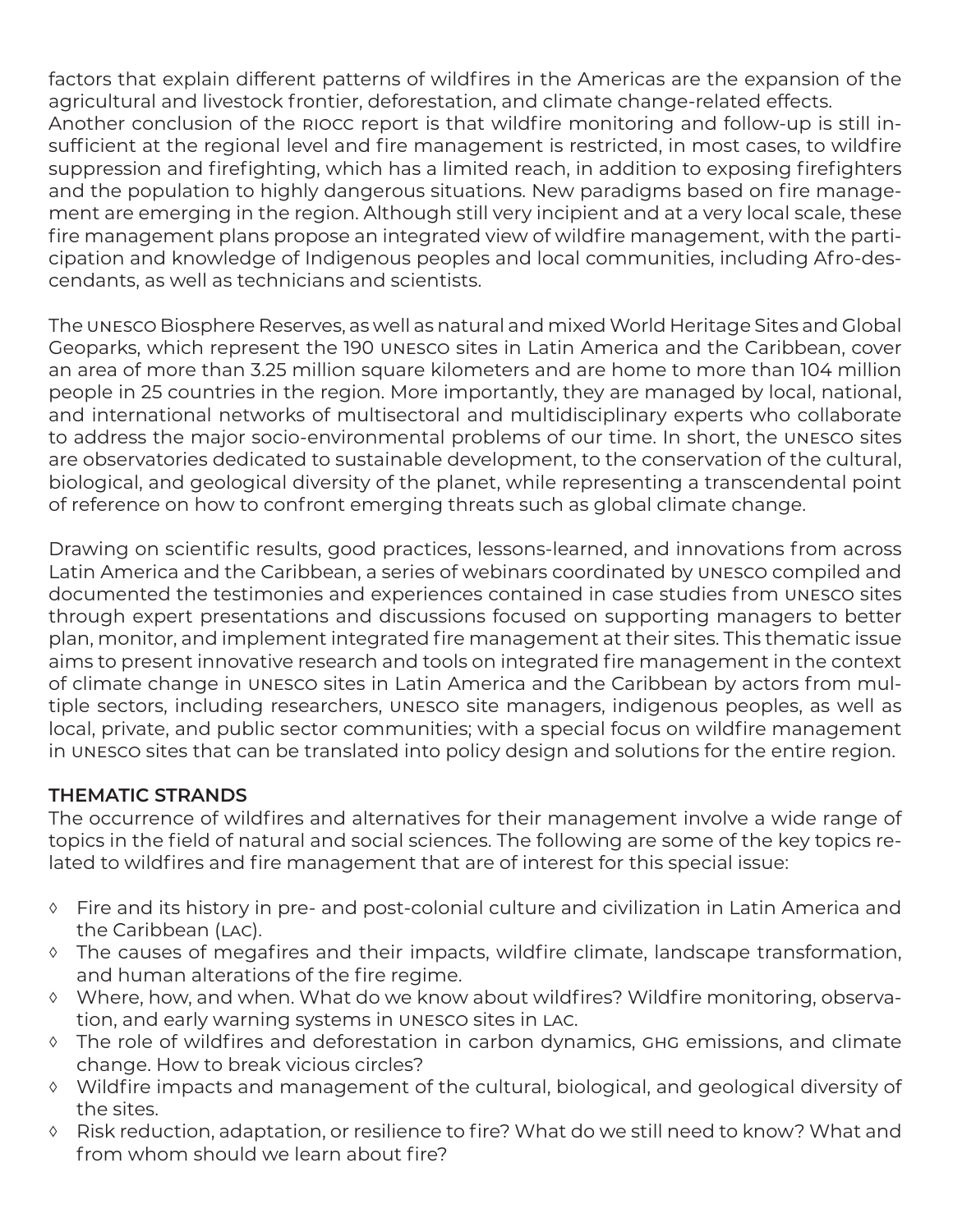- ◊ Stories of fire management in unesco sites in lac. Lessons-learned, barriers, opportunities, and challenges.
- ◊ Indigenous fire management in unesco sites in lac.
- ◊ Comprehensive fire management. Discovering the benefits of fire. Strategies for the articulation of local, scientific, and technical knowledges in the construction of new paradigms of fire management in lac.

#### **TYPE OF CONTENTS**

*Naturaleza y Sociedad. Desafíos Medioambientales* welcomes contents for publication on the topic discussed above under the following typology:

- **◊ Research article**. Original articles that present research progress or results. They can propose replicable models; develop theoretical, experimental, historical, empirical-quantitative, etc., analysis; or present qualitative case studies.
- **◊ Balance**. Articles that develop updated thematic reviews or reflections in a specific field of research.
- **◊ Document, debate**. Analytical written works that promote academic discussions from different perspectives. They may offer interpretations or analysis of articles published by the journal or other journals of related topics.
- **◊ Dialogues**. Academic dissemination contents that contribute to contemporary discussions on nature, the environment, and society. They are aimed at diverse audiences, since their purpose is to encourage dialogue on topics of broad interest both to academics and to communities, teachers, students, public policy makers, and others. **Types**: Interview, presentation, short reflection article, working paper, partial results of a research, photo essays, annotated exhibitions, and others. **Formats**: Textual or multimedia.

#### **THE PROPOSAL'S ORIGINS**

During September 2021 took place the Capacity Building Webinar series on Fire Management in unesco Sites, organized by the Platform on Climate Change, Risk and Resilience in unesco Sites in Latin America and the Caribbean ([https://events.unesco.org/event?i](https://events.unesco.org/event?id=134061183&lang=1033)[d=134061183&lang=1033\)](https://events.unesco.org/event?id=134061183&lang=1033), in response to an increase in the number, extent, and severity of wildfires in Latin America and the Caribbean.

This event lasted more than 20 hours and was attended by a total of 60 scientific experts, managers, and representatives of intergovernmental agencies, local and national governments, non-governmental organizations, indigenous peoples, and local communities from 16 countries. It focused on key case studies from different unesco site designations: unesco Biosphere Reserves, Global Geoparks, and World Heritage Sites; with the participation of international and multi-stakeholder panels, experiences, lessons-learned, and challenges were exchanged through presentations and roundtable discussions.

The activity was organized through five webinars around topics such as megafires, climate change and biological and geological diversity; wildfire monitoring, observation, and early warnings; emergencies and droughts: fire and water; indigenous and local fire management; and the proposed approach "Where to go now? Integrated fire management as a proposal" [\(https://es.unesco.org/fieldoffice/montevideo/CambioClimatico/Recursos](https://es.unesco.org/fieldoffice/montevideo/CambioClimatico/Recursos)).

The event highlighted the lack of quality information and difficulties in communicating with experts at different levels and in various fields. In this sense, we were motivated to issue a